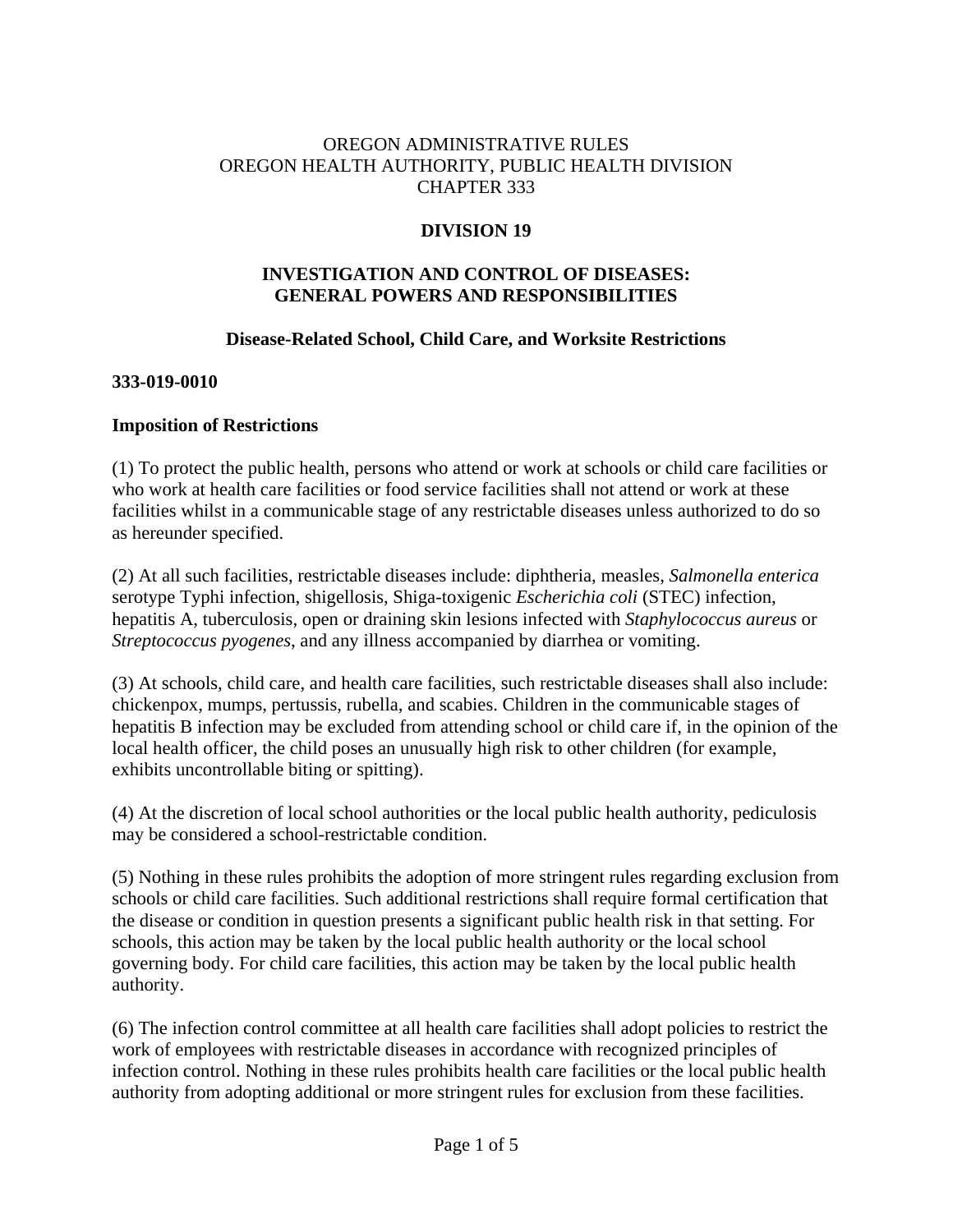Stat. Auth.: ORS 413.042, 431.110, 433.004, , 433.329, 433.332, 616.750, & 624.005 Stats. Implemented: ORS 433.260, 433.407, 433.411 & 433.419

# **333-019-0014**

### **Removal of Restrictions**

(1) Worksite, child care, and school restrictions can be removed by statement of the local public health administrator that the disease is no longer communicable to others or that adequate precautions have been taken to minimize the risk of transmission.

(2) School or child care restrictions for chickenpox, scabies, staphylococcal skin infections, streptococcal infections, diarrhea, or vomiting may also be removed by a school nurse or health care provider.

(3) Restrictions at health care facilities for chickenpox, scabies, staphylococcal skin infections, streptococcal infections, diarrhea, or vomiting may also be removed by the facility's infection control committee when sufficient measures have been taken to prevent or minimize the transmission of disease, in accordance with written procedures approved by the committee.

(4) In general, restrictions on persons diagnosed with shigellosis or Shiga-toxigenic Escherichia coli (STEC) infection, including E. coli O157 infection shall not be lifted until no pathogens are identified by a licensed laboratory in two consecutive approved fecal specimens collected not less than 24 hours apart. Such restrictions may be waived or modified at the discretion of the local public health administrator.

(5) Individuals infected with *Salmonella enterica* serotype Typhi (with or without symptoms), hereinafter referred to as "typhoid cases," must, before having a restriction removed, submit fecal specimens and one urine specimen to a licensed laboratory for testing on a schedule specified by the local public health administrator.

(6) A restriction on a typhoid case who is not a chronic carrier must be lifted by the local public health administrator when *Salmonella enterica* serotype Typhi is not identified by a licensed laboratory in any of four successive approved fecal specimens, collected at least 24 hours apart and not earlier than one month after illness onset, and one urine specimen.

(7) A "chronic carrier" is an individual who has fecal specimens test positive for *Salmonella enterica* serotype Typhi more than one year after onset or first diagnosis or on two occasions at least one year apart. A restriction on a chronic carrier may only be removed when *Salmonella enterica* serotype Typhi is not identified by a licensed laboratory in any of six successive approved fecal specimens, collected at least 72 hours apart, and one urine specimen.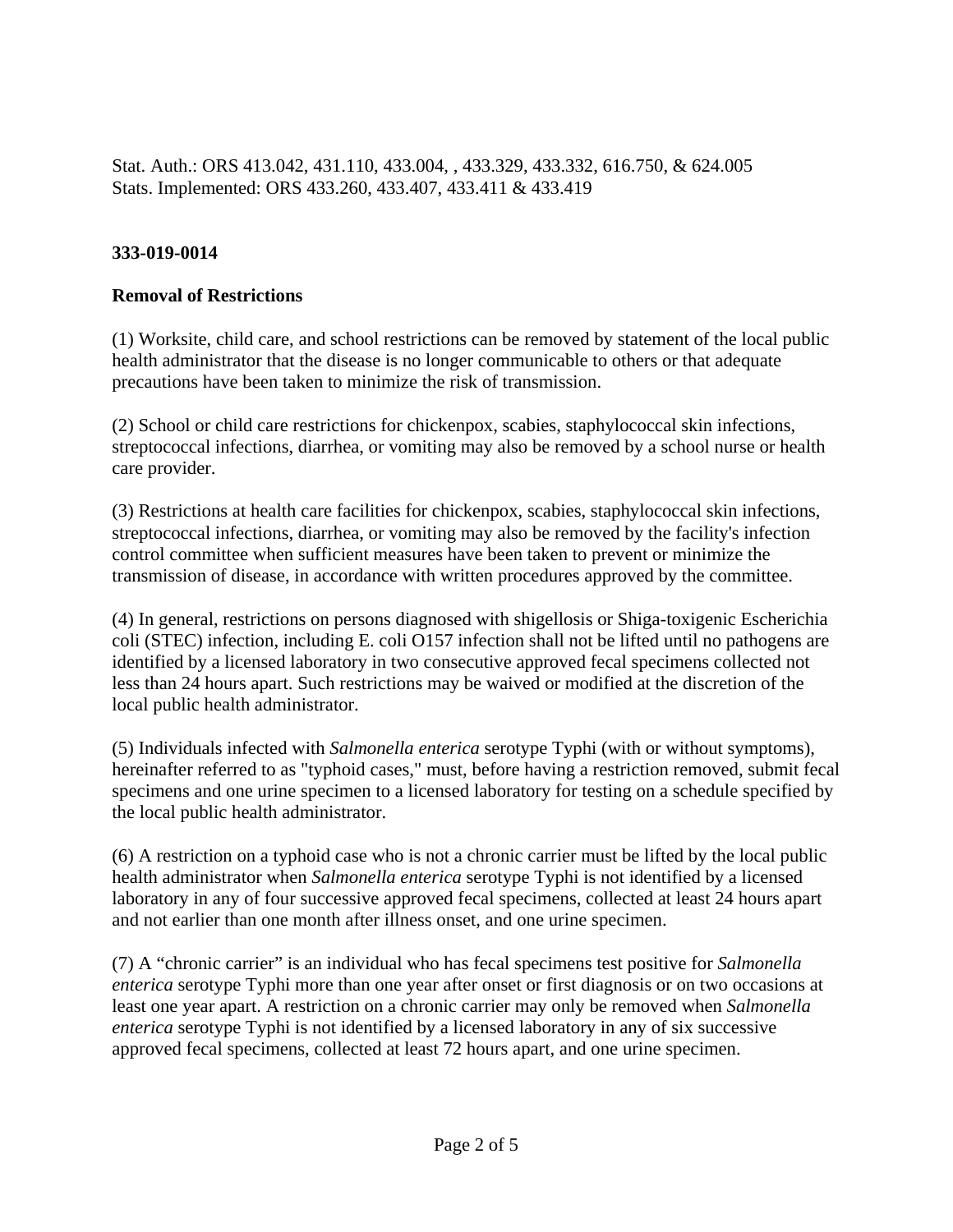Stat. Auth.: ORS 413.042, 431.110, 433.004, 616.010 & 624.005 Stats. Implemented: ORS 433.004, 433.260 & 433.273

### **Other Disease-Specific Provisions**

### **333-019-0031**

### **Acquired Immunodeficiency Syndrome/Human Immunodeficiency Virus**

Investigation of cases of HIV infection or AIDS. Investigations of HIV infection or AIDS shall be conducted to the extent that resources permit. The Authority, or the local public health administrator, will ensure that each identified case is offered prevention, care, and partner counseling and referral services.

**NOTE:** Specific rules regarding reporting requirements for HIV and AIDS may be found in OAR 333-018-0015. Rules regarding informed consent for HIV testing and confidentiality of HIV test results may be found in OAR 333-022-0200 through 333-022-0315.

Stat. Auth.: ORS 431.110, 433.004 Stats. Implemented: ORS 431.110, 433.004

#### **333-019-0052**

### **Communication during Patient Transfer of Multidrug-Resistant Organisms**

- (1) As used in this rule:
- (a) "Facility" means:
- (A) A healthcare facility as that term is defined in ORS 442.015;
- (B) An infirmary (for example, in a jail or prison);
- (C) A residential facility or assisted living facility as those terms are defined in ORS 443.400;
- (D) An adult foster home as that term is defined in ORS 443.705;
- (E) A hospice program as that term is defined in ORS 443.850; and
- (F) Any other facility that provides 24-hour patient care.

(b) "Multidrug-resistant organism" (MDRO) means an organism causing human disease which has acquired antibiotic resistance, as listed and defined in the Centers for Disease Control and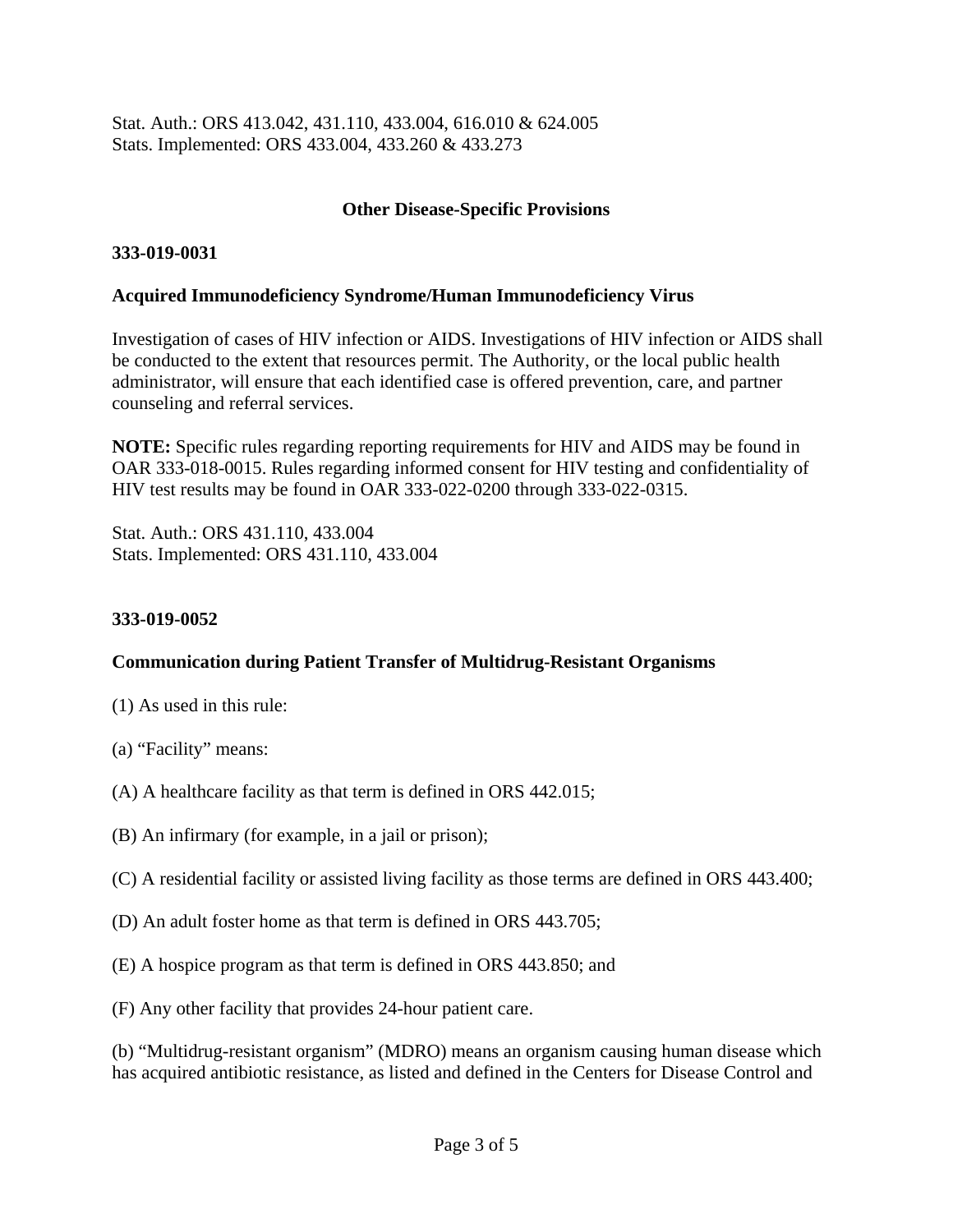Prevention's *Antibiotic Resistance Threats in the United States, 2013* (Atlanta, GA; 2013). MDROs include but are not limited to:

(A) Methicillin-resistant *Staphylococcus aureus* (MRSA);

(B) Vancomycin-resistant *Enterococcus* (VRE);

(C) Carbapenem-resistant *Enterobacteriaceae* (CRE), as that term is defined in OAR 333-017- 0000 sections (10) and (24);

(D) Multidrug-resistant *Acinetobacter baumannii;* 

(E) Multidrug-resistant *Pseudomonas aeruginosa;* 

(F) Drug-resistant *Streptococcus pneumoniae;* 

(G) Other Gram-negative bacteria producing extended-spectrum beta-lactamases (ESBL); and

(H) Toxin-producing *Clostridium difficile*.

(c) "Receiving facility" means the facility receiving or admitting the case patient into their care from another facility's care.

(d) "Referring facility" means the facility transferring or discharging the case patient out of its care and into another facility's care.

(e) "Standard Precautions" means the minimum infection prevention measures that apply to all patient care, regardless of suspected or confirmed infection status of the patient, in any setting where healthcare is delivered. Standard Precautions include:

(A) Hand hygiene;

(B) Use of personal protective equipment (for example, gloves, gowns, facemasks), depending on the anticipated exposure;

(C) Respiratory hygiene and cough etiquette;

(D) Safe injection practices; and

(E) Safe handling of potentially contaminated equipment or surfaces in the patient environment.

(f) "Transmission Based Precautions" means infection control practices that are implemented in addition to Standard Precautions in patients with known or suspected colonization or infection of highly transmissible or epidemiologically important infectious pathogens (for example, CRE, norovirus, *Neisseria meningitidis*) or syndromes (for example, diarrhea) when there is strong evidence that the pathogen or syndrome may be transmitted from person to person via droplet,